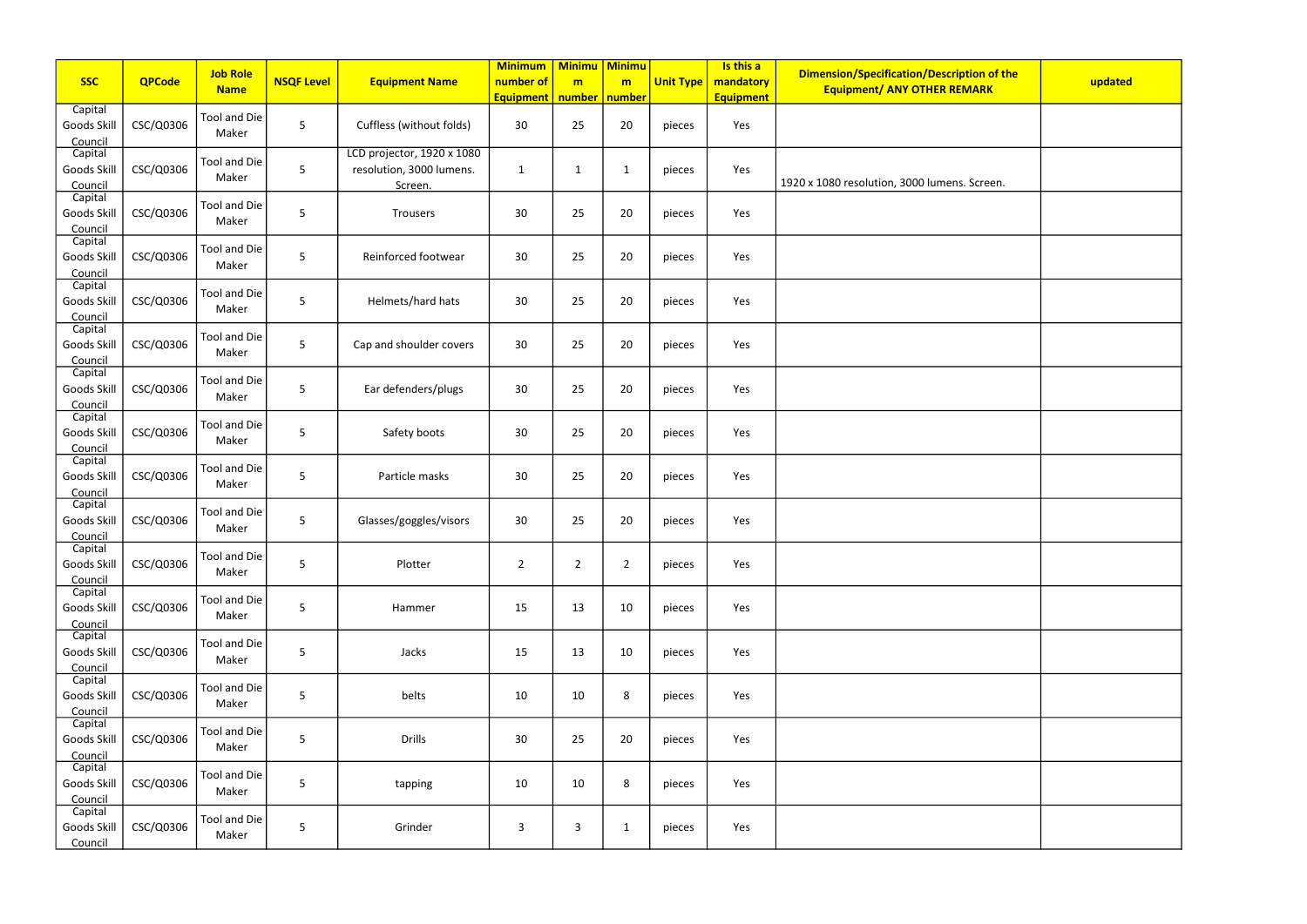| Capital<br>Goods Skill<br>Council | CSC/Q0306 | <b>Tool and Die</b><br>Maker | 5 | hacksaw                                                                  | 15             | 13             | $\,8\,$        | pieces   | Yes |                                                                                                                                                            |
|-----------------------------------|-----------|------------------------------|---|--------------------------------------------------------------------------|----------------|----------------|----------------|----------|-----|------------------------------------------------------------------------------------------------------------------------------------------------------------|
| Capital<br>Goods Skill<br>Council | CSC/Q0306 | <b>Tool and Die</b><br>Maker | 5 | Filing                                                                   | 30             | 25             | 20             | pieces   | Yes |                                                                                                                                                            |
| Capital<br>Goods Skill<br>Council | CSC/Q0306 | <b>Tool and Die</b><br>Maker | 5 | <b>Marking Tools</b>                                                     | 10             | 8              | 8              | pieces   | Yes |                                                                                                                                                            |
| Capital<br>Goods Skill<br>Council | CSC/Q0306 | <b>Tool and Die</b><br>Maker | 5 | Punching tools                                                           | 10             | 8              | 8              | pieces   | Yes |                                                                                                                                                            |
| Capital<br>Goods Skill<br>Council | CSC/Q0306 | <b>Tool and Die</b><br>Maker | 5 | <b>Cutting Tools</b>                                                     | 30             | 25             | 20             | pieces   | Yes |                                                                                                                                                            |
| Capital<br>Goods Skill<br>Council | CSC/Q0306 | <b>Tool and Die</b><br>Maker | 5 | File                                                                     | 30             | 25             | 20             | pieces   | Yes |                                                                                                                                                            |
| Capital<br>Goods Skill<br>Council | CSC/Q0306 | <b>Tool and Die</b><br>Maker | 5 | chises                                                                   | 10             | 8              | 8              | pieces   | Yes |                                                                                                                                                            |
| Capital<br>Goods Skill<br>Council | CSC/Q0306 | <b>Tool and Die</b><br>Maker | 5 | Scraper                                                                  | 10             | 8              | 8              | pieces   | Yes |                                                                                                                                                            |
| Capital<br>Goods Skill<br>Council | CSC/Q0306 | <b>Tool and Die</b><br>Maker | 5 | Vice Mounted Tables 3Ft X<br>3Ft X 2.5Ft(H)                              | 4              | 4              | $\overline{3}$ | pieces   | Yes | 8 (Bench Vices) and 4 (Pipe Vice)                                                                                                                          |
| Capital<br>Goods Skill<br>Council | CSC/Q0306 | <b>Tool and Die</b><br>Maker | 5 | lifters & Rigs                                                           | 5              | 5              | 5              | pieces   | Yes |                                                                                                                                                            |
| Capital<br>Goods Skill<br>Council | CSC/Q0306 | <b>Tool and Die</b><br>Maker | 5 | Jigs & fixtures                                                          | $\overline{2}$ | $\overline{2}$ | $\mathbf{1}$   | pieces   | Yes |                                                                                                                                                            |
| Capital<br>Goods Skill<br>Council | CSC/Q0306 | Tool and Die<br>Maker        | 5 | Clamps                                                                   | 10             | 8              | 8              | pieces   | Yes |                                                                                                                                                            |
| Capital<br>Goods Skill<br>Council | CSC/Q0306 | <b>Tool and Die</b><br>Maker | 5 | <b>Blocks &amp; Tables</b>                                               | 4              | 4              | $\overline{4}$ | pieces   | Yes |                                                                                                                                                            |
| Capital<br>Goods Skill<br>Council | CSC/Q0306 | <b>Tool and Die</b><br>Maker | 5 | Integrated multimedia skill<br>development software for<br>CNC machining | 15             | 13             | 10             | Licenses | Yes | software modules to cover 1) teaching fundamentals<br>of CNC metal cutting, 2) learning manual G/M code<br>programming, 3) automatic CAM programing and 4) |
| Capital<br>Goods Skill<br>Council | CSC/Q0306 | <b>Tool and Die</b><br>Maker | 5 | Simulator                                                                | 1              | 1              | 1              | pieces   | No  |                                                                                                                                                            |
| Capital<br>Goods Skill<br>Council | CSC/Q0306 | <b>Tool and Die</b><br>Maker | 5 | Industrial grade CNC Turning<br>Center & cutting tools                   | $\overline{2}$ | $\overline{2}$ | $\mathbf{1}$   | pieces   | Yes | Detailed specification for 2 axis CNC Lathe / Turning<br>centre and cutting tools ; With one of the CNC<br>Control System (Fanuc / Siemens / Fagor and     |
| Capital<br>Goods Skill<br>Council | CSC/Q0306 | <b>Tool and Die</b><br>Maker | 5 | Computer systems in LAN                                                  | 15             | 13             | 10             | pieces   | Yes | Minimum requirement is 1. core i3 processor with<br>$\frac{1}{2}$ minmun 32bit, OS =>win7, 2 RAM=>4GB,<br>3.HDD=>320GM. 4.LCD =>15inch. With all           |
| Capital<br>Goods Skill<br>Council | CSC/Q0306 | <b>Tool and Die</b><br>Maker | 5 | Industrial grade CNC VMC &<br>cutting tools                              | $\overline{2}$ | $\overline{2}$ | 1              | pieces   | Yes | Detailed specification for CNC VMC and cutting tools<br>; With one of the CNC Control System (Fanuc /<br>Siemens / Fagor and Mitsubishi/etc)               |

| d 4 (Pipe Vice)                                                                                                |  |
|----------------------------------------------------------------------------------------------------------------|--|
|                                                                                                                |  |
|                                                                                                                |  |
|                                                                                                                |  |
|                                                                                                                |  |
| .) teaching fundamentals<br>rning manual G/M code<br>CAM programing and 4)                                     |  |
|                                                                                                                |  |
| axis CNC Lathe / Turning<br>With one of the CNC<br>' Siemens /Fagor and<br><mark>core i3 processor with</mark> |  |
| $2$ RAM= $>4GB$ ,<br><mark>iinch. With all</mark>                                                              |  |
| IC VMC and cutting tools<br>ntrol System (Fanuc /<br>Mitsubishi/etc)                                           |  |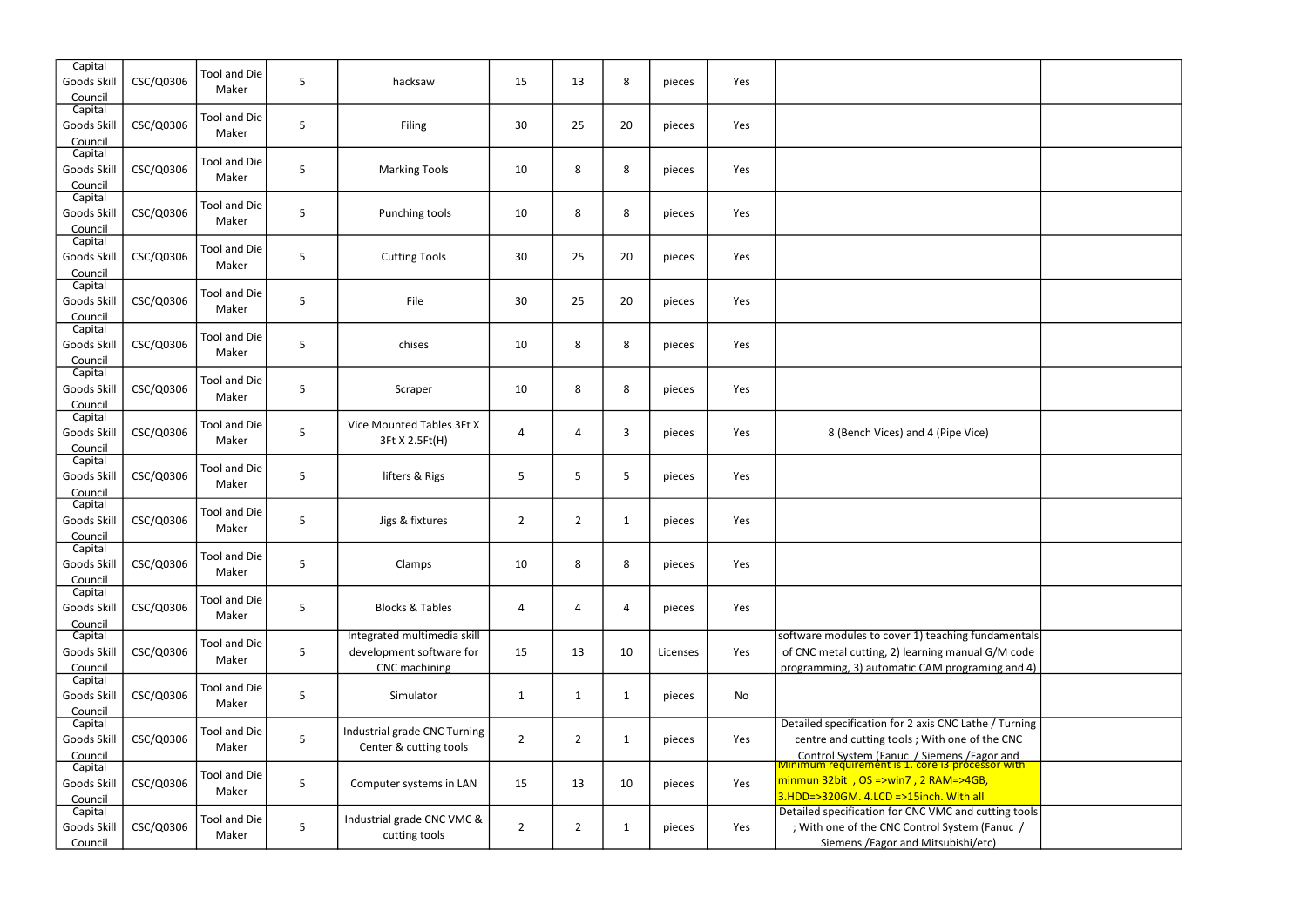| Capital<br>Goods Skill<br>Council | CSC/Q0306 | <b>Tool and Die</b><br>Maker | $\overline{5}$ | Conventional Milling machine                              | $\overline{3}$ | 3              | $\mathbf{3}$   | pieces | Yes |                                                                                                                                           |  |
|-----------------------------------|-----------|------------------------------|----------------|-----------------------------------------------------------|----------------|----------------|----------------|--------|-----|-------------------------------------------------------------------------------------------------------------------------------------------|--|
| Capital<br>Goods Skill<br>Council | CSC/Q0306 | <b>Tool and Die</b><br>Maker | 5              | <b>Conventional Turning</b><br>machine                    | 3              | 3              | $\overline{3}$ | pieces | Yes |                                                                                                                                           |  |
| Capital<br>Goods Skill<br>Council | CSC/Q0306 | Tool and Die<br>Maker        | $5\phantom{.}$ | Micrometer - external, 0-25<br>mm, 25 -50 mm, 50 - 75 mm. | $\overline{3}$ | 3              | $\overline{3}$ | pieces | Yes |                                                                                                                                           |  |
| Capital<br>Goods Skill<br>Council | CSC/Q0306 | <b>Tool and Die</b><br>Maker | $\overline{5}$ | Bore gauge $18 - 35$ mm                                   | $\overline{3}$ | 3              | $\overline{3}$ | pieces | Yes |                                                                                                                                           |  |
| Capital<br>Goods Skill<br>Council | CSC/Q0306 | <b>Tool and Die</b><br>Maker | 5              | Plug gauge 10, 16 dia.                                    | $\mathbf{3}$   | 3              | 3              | pieces | Yes |                                                                                                                                           |  |
| Capital<br>Goods Skill<br>Council | CSC/Q0306 | <b>Tool and Die</b><br>Maker | 5              | Thread plug gauge M8 x<br>1.25, M10 x 1.5                 | 3              | 3              | $\overline{3}$ | pieces | Yes |                                                                                                                                           |  |
| Capital<br>Goods Skill<br>Council | CSC/Q0306 | <b>Tool and Die</b><br>Maker | 5              | Ring gauge for setting bore<br>dial gauge - 30 dia.       | 3              | 3              | $\mathbf{3}$   | pieces | Yes |                                                                                                                                           |  |
| Capital<br>Goods Skill<br>Council | CSC/Q0306 | <b>Tool and Die</b><br>Maker | 5              | Feeler gauge for work offset<br>setting                   | $\overline{3}$ | 3              | $\overline{3}$ | pieces | Yes |                                                                                                                                           |  |
| Capital<br>Goods Skill<br>Council | CSC/Q0306 | <b>Tool and Die</b><br>Maker | 5              | Lever dial for work offset<br>setting                     | 3              | 3              | $\overline{3}$ | pieces | Yes |                                                                                                                                           |  |
| Capital<br>Goods Skill<br>Council | CSC/Q0306 | <b>Tool and Die</b><br>Maker | 5              | Radius gauge                                              | 3              | 3              | $\mathbf{3}$   | pieces | Yes |                                                                                                                                           |  |
| Capital<br>Goods Skill<br>Council | CSC/Q0306 | <b>Tool and Die</b><br>Maker | 5              | Thread pitch gauge                                        | 3              | 3              | 3              | pieces | Yes |                                                                                                                                           |  |
| Capital<br>Goods Skill<br>Council | CSC/Q0306 | <b>Tool and Die</b><br>Maker | 5              | Tool storage drawer                                       | 3              | 3              | 3              | pieces | Yes |                                                                                                                                           |  |
| Capital<br>Goods Skill<br>Council | CSC/Q0306 | <b>Tool and Die</b><br>Maker | 5              | Inside caliper for measuring<br>ID grooves                | $\overline{3}$ | 3              | $\mathbf{3}$   | pieces | Yes |                                                                                                                                           |  |
| Capital<br>Goods Skill<br>Council | CSC/Q0306 | <b>Tool and Die</b><br>Maker | 5              | First aid kit                                             | $\mathbf{1}$   | $\mathbf{1}$   | $\mathbf{1}$   | pieces | Yes |                                                                                                                                           |  |
| Capital<br>Goods Skill<br>Council | CSC/Q0306 | <b>Tool and Die</b><br>Maker | 5              | <b>Height Gauge</b>                                       | 3              | 3              | 3              | pieces | Yes | $1.$ Range=> 0-300mm, 2.Reading =< 0.02mm                                                                                                 |  |
| Capital<br>Goods Skill<br>Council | CSC/Q0306 | <b>Tool and Die</b><br>Maker | 5              | Gauges                                                    | 10             | 10             | 10             | pieces | Yes | slip, bore/hole, thread, plug, radius/profile                                                                                             |  |
| Capital<br>Goods Skill<br>Council | CSC/Q0306 | <b>Tool and Die</b><br>Maker | 5              | Surface Plate                                             | $\overline{2}$ | $\overline{2}$ | $\mathbf{1}$   | pieces | Yes | Material-granite, size=>400x400mm, surface<br>finishing-Precision Lapped, Thickness=100mm-<br>200mm                                       |  |
| Capital<br>Goods Skill<br>Council | CSC/Q0306 | <b>Tool and Die</b><br>Maker | 5              | Software                                                  | 15             | 13             | 10             | pieces | Yes | Must use any one of the Designing softwares like<br>(AutoCAD/inventor/Pro-E/Creo/Solid<br>edge/CATIA/NX, solid works, Etc ) with license. |  |
|                                   |           |                              |                |                                                           |                |                |                |        |     |                                                                                                                                           |  |

| $\overline{m}$                           |  |
|------------------------------------------|--|
| 'profile                                 |  |
| $\overline{ace}$<br>-mm                  |  |
| wares like<br>Solid<br><u>n license.</u> |  |